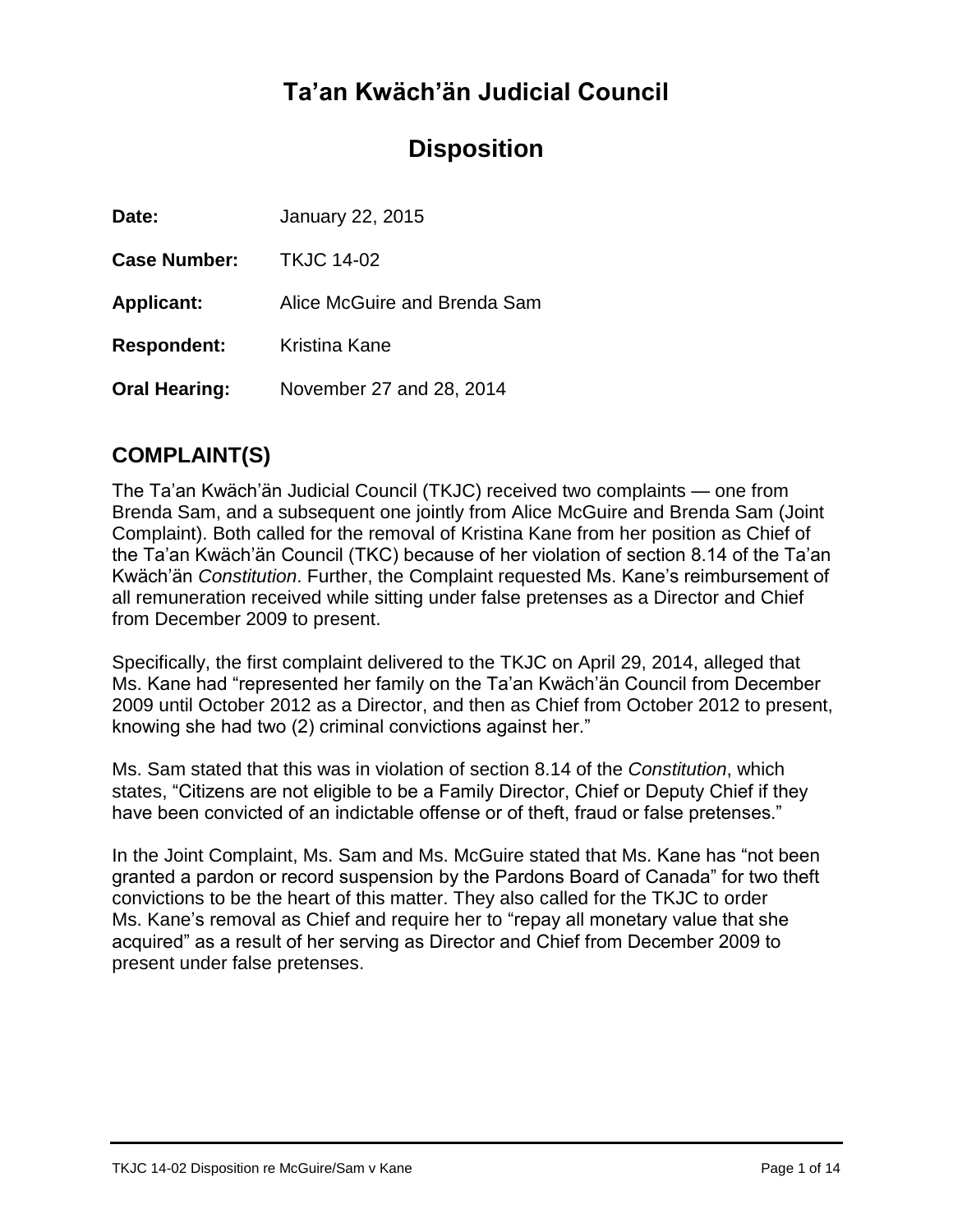# **ISSUES**

- 1. Does the fact that a person has a criminal conviction ("convicted of an indictable offense or the offense of theft, fraud or false pretenses" — Section 8.14) automatically mean:
	- a. they have compromised the dignity of the office?
	- b. they have compromised the effectiveness of the office?
- 2. Should the remuneration received be required to be repaid?
- 3. Upon realization that a pardon had not been granted, did Ms. Kane's failure to disclose immediately the status of her criminal convictions compromise the dignity or effectiveness of the office?

While considering the issues raised in this Joint Complaint, the TKJC also recognizes the impacts of several sub-issues and mitigating factors:

- 1. Frailty of the *Elections Act*, which:
	- requires a current Royal Canadian Mounted Police clearance as the singular proof that a citizen is eligible pursuant to Section 8.14 of the *Constitution* to run for office; and
	- does not require a citizen to declare they have had criminal convictions for which a pardon has or has not been granted.
- 2. Presuming that Ms. Kane knew she had criminal convictions, did Ms. Kane fraudulently seek election, or:
	- Was she required to declare those convictions in spite of the clear criminal record checks?
	- Did the clear criminal record checks stand as reasonable evidence that a pardon for her criminal convictions had been granted and thus would allow her to hold office?
- 3. Once Ms. Kane knew that she did not have a pardon and that, in spite of the clear criminal record, she was not eligible to hold office, did she properly disclose her criminal convictions? What are the proper procedures for such discovery and upon whose shoulders does the burden fall to ensure such proper action is taken — the official affected, Elders Council or the TKC Board?
- 4. While the Parties did not wish the TKJC to rule on the relationship between the *Constitution* and *Elections Act* pursuant to Section 12.1.4 of the *Constitution*, which states TKJC has the authority to "determine the validity of a law or regulation enacted by the TKC", the shortfall of the *Elections Act* in relation to the *Constitution* requires recognition.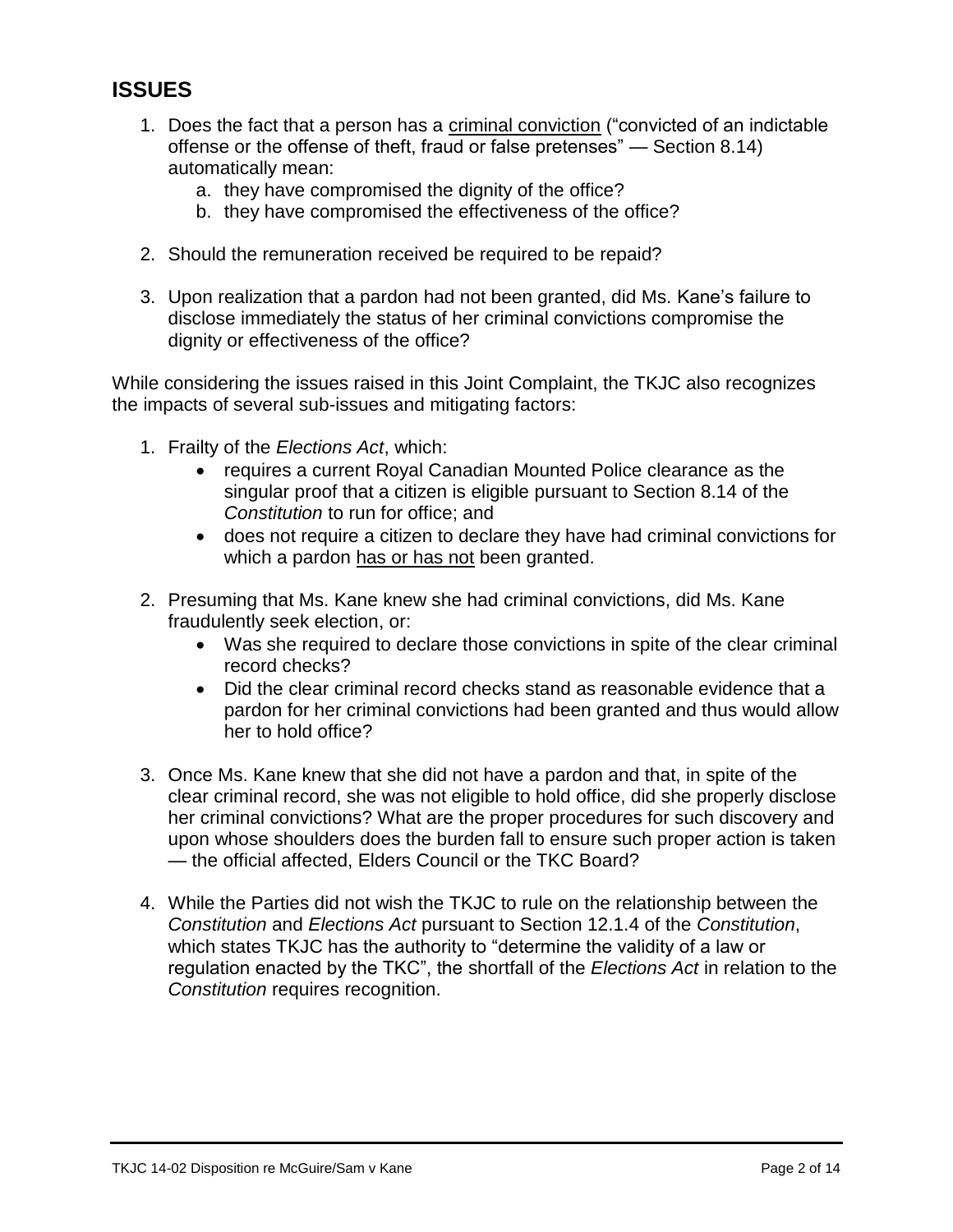### **JURISDICTION**

The TKJC is a branch of the government of the Ta'an Kwäch'än First Nation created under Section 5 of the *Constitution*.

While the first complaint maintains that because of a violation of Section 8.14 of the *Constitution*, the TKJC "needs to remove Chief Kristina Kane from her position as Chief", the TKJC's power to remove a TKC official from office flows from section 12.2 of the *Constitution*, which states it may "remove a member of the Board if he or she is found to be compromising the dignity or effectiveness of that office."

This jurisdiction is reinforced by Yukon Supreme Court interpretations of the TKJC's role. "The Judicial Council has enormous powers ranging from adjudicating violations of the laws of the Ta'an Kwäch'än Council to removing members of the Board."(Harpe vs. Massie and Ta'an Kwäch'än Council, 2006 YKSC 01) These powers, such as outlined in Section 12.1.1, allow the TKJC to also "impose such sentences as are provided by law to ensure compliance".

Of note, the TKJC further recognizes that it "has the unique power to examine the validity of any existing law or regulation to determine if it is consistent with the customs and traditions of the Ta'an Kwäch'än." (Harpe vs. Massie and Ta'an Kwäch'än Council, 2006 YKSC 01) However, the parties to the Joint Complaint before the TKJC did not challenge the validity of any other Ta'an Kwäch'än law or regulation.

## **ARGUMENT OF THE COMPLAINANTS**

Ms. McGuire and Ms. Sam stated in their opening and closing submissions that the failure of Ms. Kane to divulge her criminal record relating to theft under \$5,000 in 1997 constituted fraud and false pretenses. They argued that even though the charges were well prior to her 2009 election as Family Director and October 2012 election as Chief of the Ta'an Kwäch'än, the fact that she had a criminal record meant that she was in breach of the *Constitution*, and any constitutional breach automatically, by its very nature, compromises the dignity of the office of Chief of the Ta'an Kwäch'än.

They further stated that the *Constitution* was silent on the question of pardons for previous offenses and that any attempt to use the *Elections Act* to argue that the point of a possible pardon exonerates her from obligation to strictly adhere to Section 8.14 of the *Constitution* was irrelevant. This, they submitted, is particularly so given that Ms. Kane, although she believed she was the recipient of a pardon, had in fact not received the pardon that she reputedly applied for.

They referred to their sole witness, Barbara Hare, a TKC Councillor for the Maggie Broeren family who, in her testimony, remarked that following receipt of documents on April 15, 2014 which revealed Ms. Kane's criminal offenses, she, as a director, had not attended TKC Board meetings. She has done so on the instruction of her family and because she believes the presence of Ms. Kane has rendered the TKC Board illegitimate.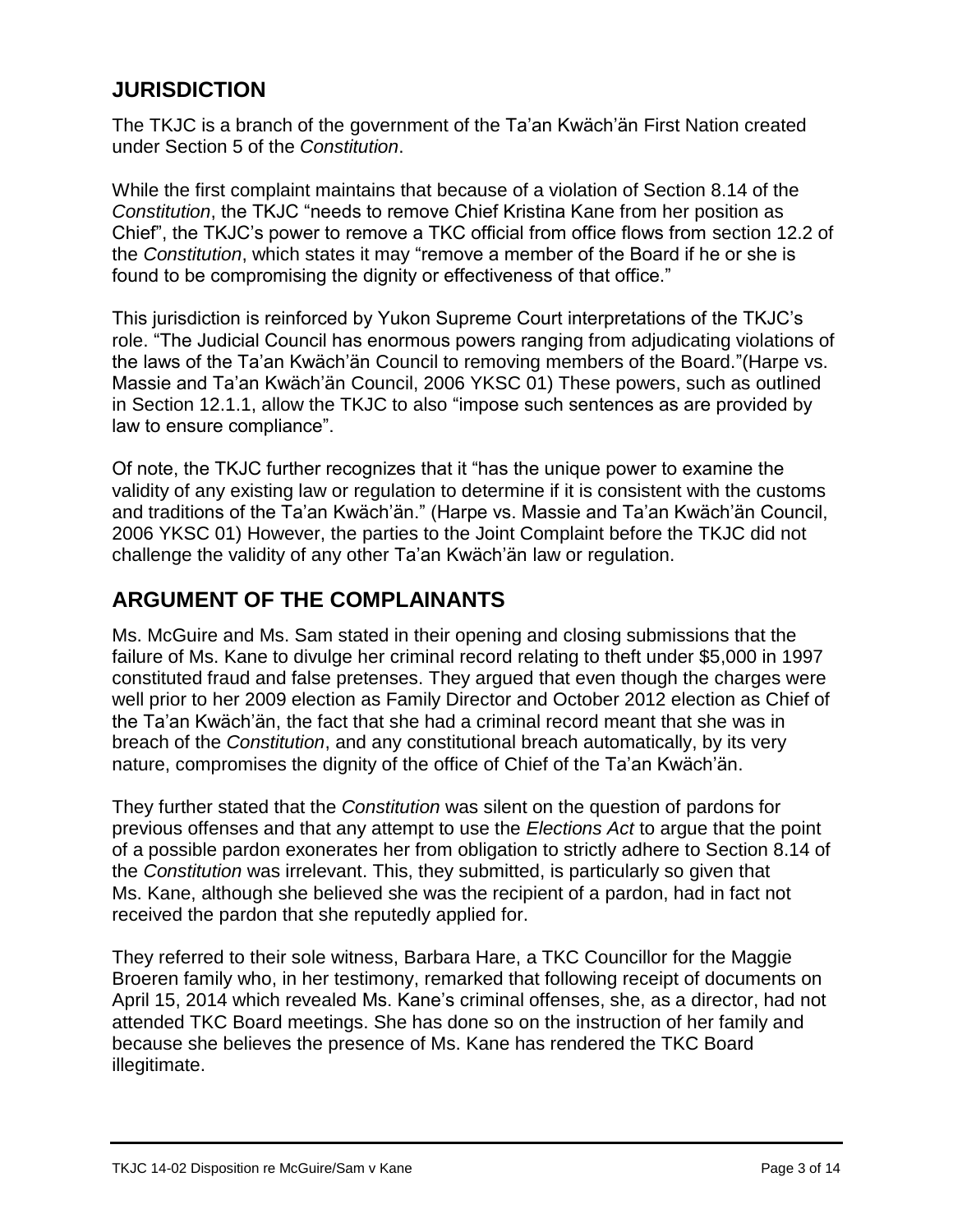Ms. Sam argued in her closing submission that "theft is theft" and, referring to the decision in TKJC 06-01, a TKC Board member is obliged to bring a matter such as this to the attention of the TKC Board immediately. Ms. McGuire restated that to break the law, most particularly a requirement set out in the *Constitution*, is a serious attack on the repute of the office, in and of itself. She contended that the Elders Council has been negatively impacted by this dispute as has the Ta'an Kwäch'än First Nation as a whole.

### **Summary of Complainants' Arguments:**

- 1. Because Ms. Kane has been convicted of theft on two occasions (shoes/pack of cigarettes) she has compromised the dignity of the office of Chief.
- 2. Even if the conviction(s) in and of itself is insufficient, the fact that Ms. Kane did not declare her criminal convictions once she became aware that she had not been granted a pardon demonstrates that she holds office on false pretenses.
- 3. Allowance in the Elections Act of a pardon, effectively eliminating criminal convictions, is not relevant as a pardon has not been granted.
- 4. Because Ms. Kane is not eligible to hold the office of Chief, she is subject to the reclamation of all remuneration provided to her while sitting as Chief.

# **ARGUMENT OF THE RESPONDENT**

Jocelyn Barrett, acting as counsel for Ms. Kane, maintained that at no time did Ms. Kane deny her criminal past. She maintained that her 2010, 2012 and 2014 criminal record checks showed that she did not have a criminal record. (Exhibits 5 and 6) Relying on her clean RCMP criminal record checks, Ms. Kane believed she had adequately satisfied the eligibility requirements to run for office, pursuant to the *Elections Act*. Ms. Kane testified that she was never asked if she had been indicted as part of the eligibility process, and did not feel compelled to reveal her past convictions, based on the stipulation in the *Elections Act* that a person with a pardon is eligible to run in an election.

Ms. Kane submitted that she had applied for a pardon in 2003, and while she did not have a copy of her pardon or application for it, the clear criminal record checks sustained Ms. Kane's belief, albeit erroneously, that she had received a pardon.

Ms. Kane stated that while she never received confirmation of the pardon, based on her clear criminal record checks, she believed that because of her several changes of addresses following her application, the paperwork had simply been lost in the mail.

While she did not provide a copy of her pardon application or any correspondence dealing with it, no one challenged her attestation of her pardon application.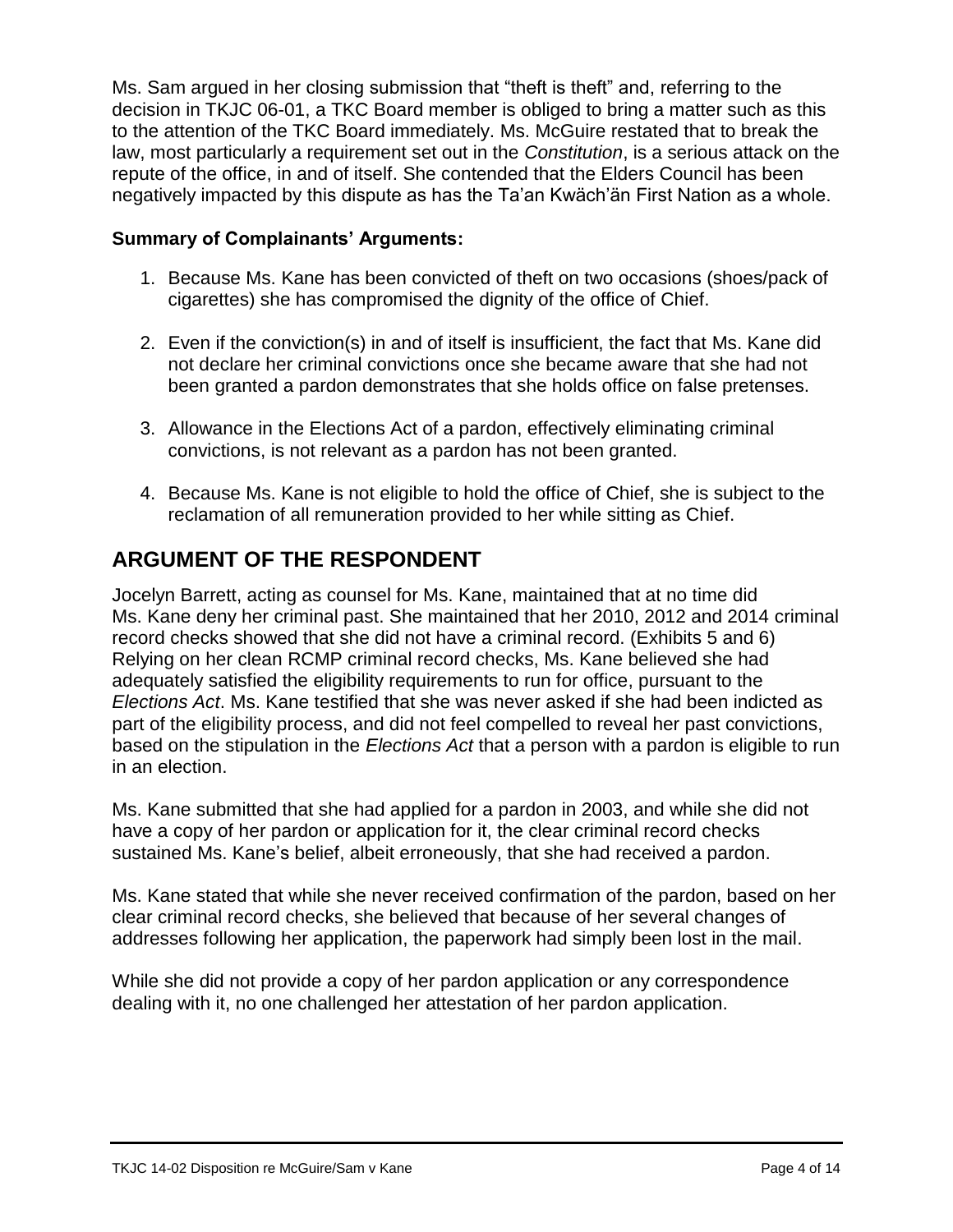Ms. Kane relied on the RCMP criminal record checks as proof that she had no criminal record, effectively because of a believed pardon. This allowed her to stand for office in good faith. Her evidence was:

- In February 2014, Ms. Kane was informed by an elder that her criminal record still existed.This sparked a further, more extensive criminal record check in March 2014 which required her being fingerprinted. This subsequent check again showed that she had no criminal record.
- As a result of this further criminal record check, Ms. Kane attended an Elders Council meeting and declared that the results of this more extensive criminal record check proved she had a pardon, and was properly eligible to run for office and, subsequent to the election, hold office as Chief. Ms. Kane did not share the criminal record check, citing confidentiality. Ms. Kane relied on her continued belief that she had a pardon to relieve her from the obligation for full disclosure.
- Following the May 2014 filing of the Joint Complaints to the TKJC, Ms. Kane, through persistent questioning to the RCMP and the Canadian Parole Board offices, discovered in early May 2014 (actual date not submitted in evidence) that the Parole Board had not granted her a pardon.There was no information provided to the TKJC as to why the pardon was not granted.
- Ms. Kane informed the TKC Board in her September 23, 2014 memo (Exhibit 7) of the facts of her convictions and the subsequent actions she took which resulted in her discovery that indeed she did not have a pardon for her theft offenses in 1997.
- Ms. Kane stated that at no time was she asked to step down by the TKC Board or the Elders Council, and the work of the Ta'an Kwäch'än First Nation continued.
- Ms. Kane stated she has not in any way compromised the dignity or effectiveness of her office. Exhibits such as correspondence from the Yukon Chamber of Commerce (Exhibit 10) or the administrative assistant for the Yukon Premier (Exhibit 13) were entered to bolster this argument.

Section 32 of the *Elections Act* states, "Paragraph 31 (e) does not apply to a citizen who has been granted a pardon removing any penalties or punishments and preventing any new prosecution of the citizen for which the pardon was given."

Up until early May 2014, Ms. Kane held the erroneous belief that she had a pardon.

Based on her discovery that a pardon does not exist, Ms. Kane again applied to the Parole Board in October 2014 in expectation of bringing her eligibility to hold office back into compliance with the *Elections Act*.

Ms. Barrett, in her closing submissions, stated that Ms. Kane was under no positive obligation to declare her criminal record but only to produce evidence of a lack of a criminal record by way of a current RCMP criminal record check in order to satisfy the eligibility conditions of the *Elections Act*. Counsel argued that Ms. Kane's erroneous belief in her receipt of a pardon meant that she did not knowingly or fraudulently present herself as a candidate for the position of Chief in the 2012 Ta'an Kwäch'än election.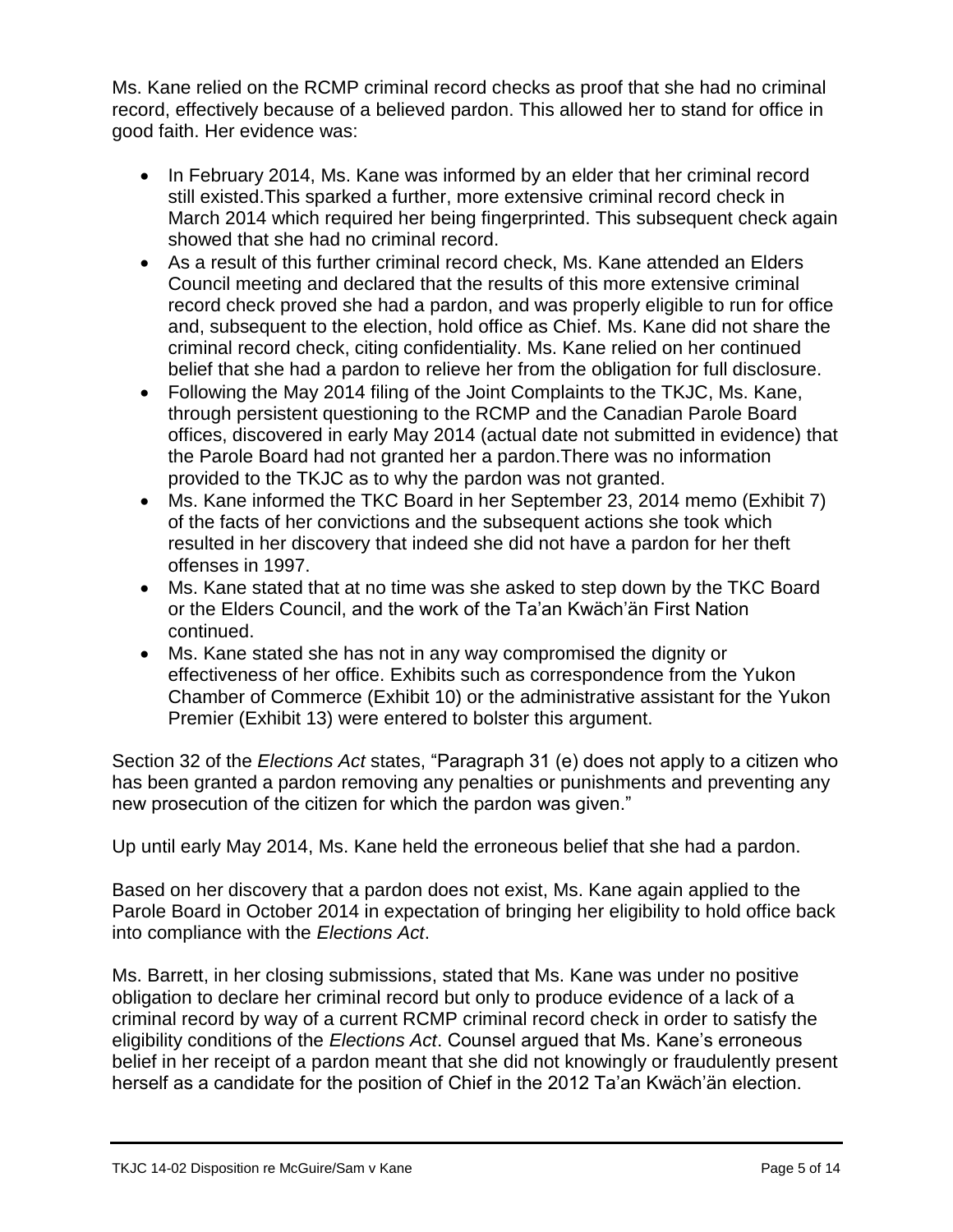## **EVIDENCE AND WITNESS TESTIMONY**

Witnesses called to testify for the Respondent were Gail Anderson, Georgina Leslie, Michelle Telep, James MacDonald and Shawn O'Dell.

Ms. Anderson, an elder of the Jennie Dawson family, testified as a witness for the Respondent that she became aware of Ms. Kane's criminal record at an Elders Council meeting in the spring of 2014. At that meeting, Ms. Kane indicated that she had a pardon. Ms. Anderson stated that she did not believe this compromised the dignity or effectiveness of the office of Chief. Ms. Anderson believes that this Joint Complaint is rooted in the discord around the very nature of the family line composition of the Ta'an Kwäch'än First Nation.

The Chief Returning Officer for the 2012 Ta'an Kwäch'än election, Georgina Leslie, also testified for the Respondent.She noted that Ms. Kane produced her criminal record check as other candidates had. Both believed that this satisfied the *Elections Act* and Section 8.14 obligations. Ms. Kane was permitted to run for the position of Chief and won the election. Ms. Leslie, in her testimony, acknowledged the now-obvious inadequacy of an RCMP criminal record check to fully assure the conditions for Ta'an Kwäch'än eligibility to hold office have been met, as the documentary evidence that Ms. Kane had been convicted of theft on two occasions did not show in the RCMP criminal record checks.

Michelle Telep, the Deputy Chief, testified that she first heard of Ms. Kane's criminal record in March or April of 2014. She couldn't recall if the Joint Complaint had been discussed at the TKC Board. Ms. Telep believes that Ms. Kane is a good leader doing what is required of her and that she has not compromised the dignity of her office. She saw no problem with a pardoned individual sitting as a Ta'an Kwäch'än official.

As a witness, James MacDonald, a TKC Councillor from the Jenny Lebarge family, stated that the TKC Board did not ask Ms. Kane to resign following her disclosure of a criminal record. He did not believe that this was called for. He testified that a by-election would be costly and disruptive, particularly since the next Ta'an Kwäch'än election is to be held in October 2015. Further, the removal of Ms. Kane from office, he believed, would not address longstanding community divisions.

Shawn O'Dell, the Executive Director of the Ta'an Kwäch'än First Nation, saw it as everyone's job to uphold the *Constitution*. He did not see the work of the TKC Board being disrupted by this Joint Complaint nor did he see the effectiveness of the administration compromised. If called upon, he believed the Deputy Chief would be able to assume the Chief's administrative role.

The Respondent's witnesses all spoke to the key concern from Section 12.2 of the *Constitution* which states that the TKJC may "remove a member of the Board if he or she is found to be compromising the dignity or effectiveness of that office." All of these witnesses supported the position that regardless of the revelation of Ms. Kane's past criminal record, there had been no impact on her effectiveness as Chief, nor did those acts of theft in 1997 bring disrepute on the office of Chief.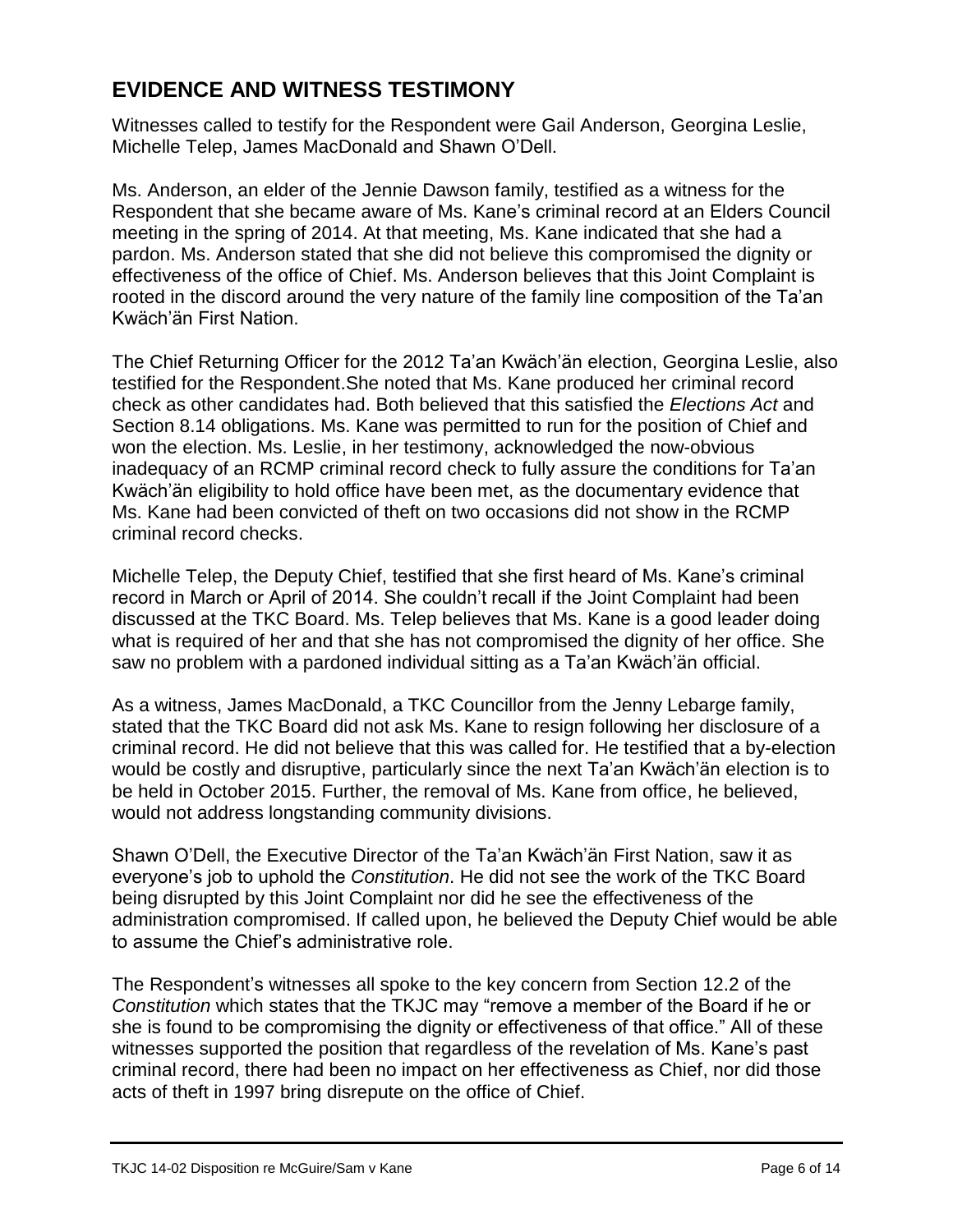Counsel for Ms. Kane also attempted in her questioning of witnesses to establish that the Joint Complaint was actually a result of longstanding familial divisions that exist within the Ta'an Kwäch'än First Nation, which are deeply rooted and existed prior to Ms. Kane's tenure as Chief or Director.

# **CONSTITUTIONAL AND STATUTORY REFERENCES**

### **Ta'an Kwäch'än** *Constitution* **(2012)**

8.14 "Citizens are not eligible to be a Family Councillor, Chief or Deputy Chief if they have been convicted of an indictable offence or the offence of theft, fraud or false pretenses."

8.15 "Where a Family Councillor, Chief or Deputy Chief is convicted during his or her term, he or she shall be removed from office."

8.16 "Where a Family Councillor, Chief or Deputy Chief is charged with a criminal offence, he or she shall be suspended immediately and will not receive remuneration."

8.16.1 "if the Family Councillor, Chief or Deputy Chief is found innocent or the charges are withdrawn, he or she shall be reinstated immediately."

### *Elections Act* **(2007, as amended 2009)**

31. Eligibility for candidacy as Chief or Deputy Chief "An individual is eligible to be a candidate pursuant to section 39 for the office of either Chief or Deputy Chief if he or she:

(e) has evidence by way of a current Royal Canadian Mounted Policy clearance of no criminal record for an indictable offense or an offense related to theft, fraud or false pretenses

32. Exemption: "Paragraph 31 (e) does not apply to a citizen who has been granted a pardon removing any penalties or punishments and preventing any new prosecution of the citizen for which the pardon was given."

# **SUB-ISSUES AND MITIGATING FACTORS**

### **(a) The** *Constitution* **and the** *Elections Act*

The Respondent did not dispute the facts presented that she had been convicted of theft. This fact alone puts her in violation of the *Constitution*'s injunction against holding office when convicted of theft.

The TKJC, however, is challenged by the Respondent's referral to the *Elections Act*, which sets out in legislation the requirements for candidacy as Chief or Deputy Chief particularly Section 31(e), which states that it flows from Section 8.14 of the *Constitution*, and Section 32, which is a specific exemption from the candidacy requirements related to criminal convictions.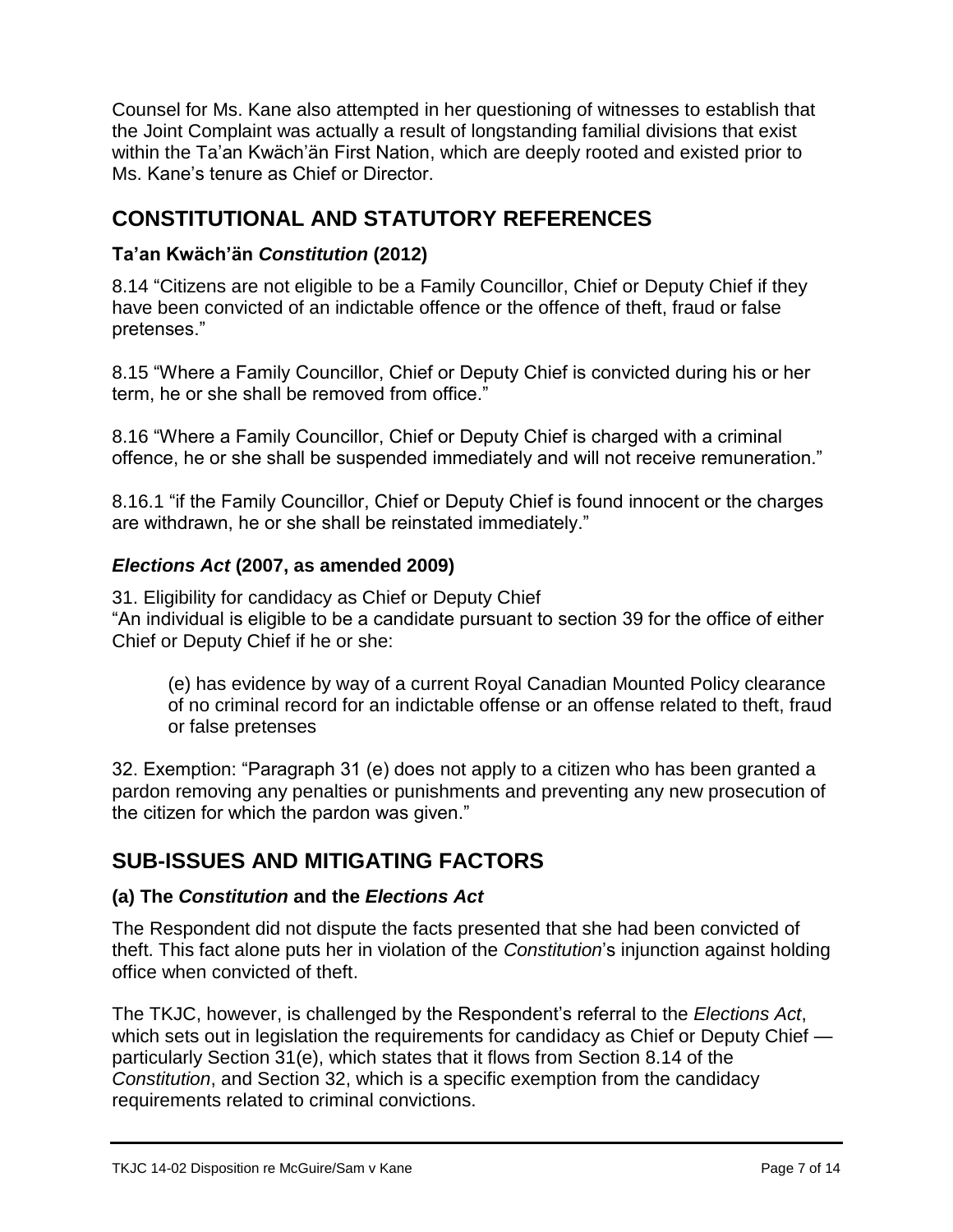Section 31(e) of the *Elections Act* requires nothing more than "a current Royal Canadian Mounted Police clearance" as evidence of no criminal record. Further, the *Elections Act* states that where a person is granted a pardon, they are eligible for candidacy as Chief or Deputy Chief.

Ms. Kane, based on the results of her RCMP criminal record checks in 2010, 2012 and 2014, believed that she had received the pardon she had applied for in 2003. Although Ms. Kane had never received confirmation of a pardon, she persisted in her belief that she had been pardoned, thereby relieving her of any burden under Section 8.14 of the *Constitution*.

Ms. Sam held that because there is no mention of pardons or their impact on previous convictions in the *Constitution*, this negates Ms. Kane's argument that she was in compliance with the letter of the law. Ms. Kane saw a pardon, as noted under Section 32 of the *Elections Act*, as removing the onus from a previous criminal holder of a criminal record found under Section 31(e) of the same Act, and by extension, her *Constitution*al obligation.

Based on the RCMP clearances, the decision of the Chief Electoral Officer was that Ms. Kane was eligible to run and serve in office as Chief. Unfortunately, further investigation has proven the inadequacy of the RCMP clearance, as Ms. Kane has not been granted a pardon, effectively eliminating her reliance on the exemption clause (32. of the *Elections Act*) and remains in violation of Section 8.14 of the *Constitution*.

The Parties have not requested that the TKJC rule on the interplay between the *Constitution* and the *Elections Act*, but it is clear that the requirements for candidacy in the *Elections Act* do not provide effective assurance of *Constitution*al compliance.

### **(b) Mitigating Factors**

### **Reasonable assumption**

In her defense, Ms. Kane maintained that she had the "reasonable assumption" that the pardon she applied for in 2003 had been granted. With no substantiating documentation, she erroneously assumed that clear RCMP criminal record checks offered proof of a pardon. She declared as much to attendees at an Elders Council meeting in the spring of 2014.

This argument assumes Ms. Kane's knowledge that if she hadn't received the pardon she would have been ineligible to run under the strictures of the *Elections Act*, and if elected, she would have been unable to serve in light of Section 8.14 of the *Constitution*.

#### **Knowledge of** *Constitution***al breach**

When Ms. Kane received confirmation from the Parole Board in early May, 2014 that she had not received a pardon, she did not immediately inform the TKC Board or Elders Council, nor did she resign her position. She waited until September 23, 2014 to inform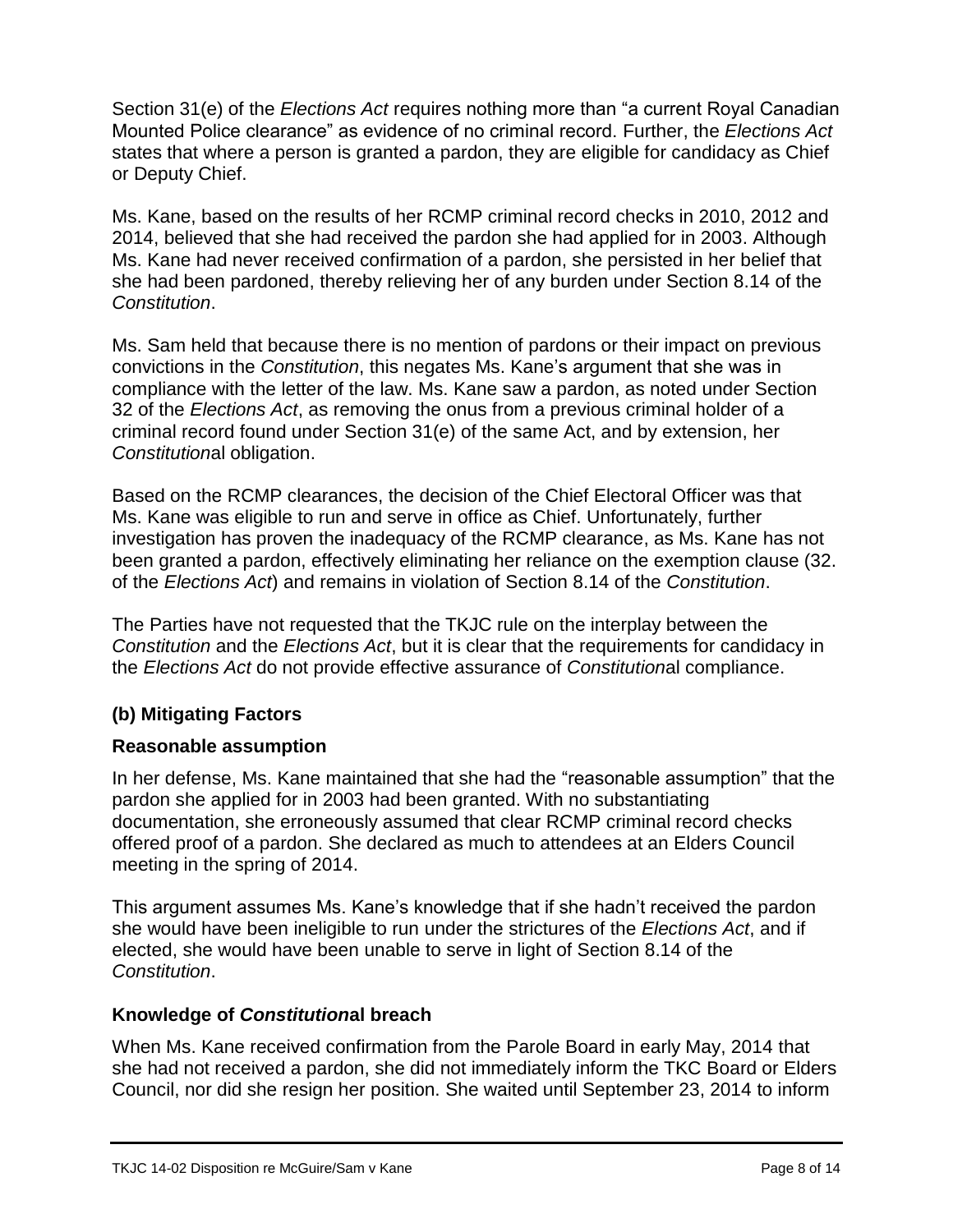the TKC Board that she had not received a pardon for her offenses. It was this supposed pardon that she believed had made her eligible to run for office in 2012 while not divulging her criminal record.

The memo of September 23, 2014 refers to Ms. Kane's conduct in relation to the *Elections Act* but does not address the standards established and required under the *Constitution*. However, her discovery that she lacked a pardon removed her last possible defense against full disclosure of her criminal convictions.

The TKJC refers to Section 8.14 which establishes that a seated official found to have committed a proscribed act under section 8.14 is subject to removal. Even if the TKJC accepted, in light of her reasonable assumption and the declaration by the Chief Returning Officer, that she was eligible to stand for election as Chief, once it was known that the pardon did not exist, Ms. Kane had a responsibility to act as if the convictions reflected on her current status as Chief.

#### **Responsibility to act**

As Chief, Ms. Kane has the *Constitution*al obligation to bring "into force all laws and regulations" (Section 9.5.9). The *Government Administration Interpretation Act*, Section 9, obligates every member "whose conduct or behavior may call into question the dignity or integrity of the member, the Board, the General Assembly, or the Ta'an Kwäch'än Council shall disclose the nature and extent of their interest, conduct or behavior to the Board, General Assembly or the Ta'an Kwäch'än Council at the earliest opportunity after becoming aware of the conflict or situation."

Ms. Kane took four months before publicly revealing that she was in breach of the *Constitution*. At no time did she offer to resign her position, nor did she offer other actions to redress the *Constitution*al breach, other than reapplying for a pardon, which has not reversed the injunction of Section 8.14 against her.

Section 8.14 of the *Constitution* provides an ongoing responsibility by establishing the circumstances under which an office holder is no longer eligible retain their office. Any office holder found in breach of its injunction at any time during their tenure may be removed from office.

### **c) Judicial Council's authority and responsibility under Section 12.2**

The TKJC has the power to remove a sitting elected official from power when they have been "found to be compromising the dignity or effectiveness of that office." (Section 12.2)

"Read in the context of the *Constitution* as a whole, it is clear that the authority bestowed on the Judicial Council to remove a Board member from office is extraordinary. This authority, in the Judicial Council's view, should only be exercised when there is clear and convincing evidence established on a balance of probabilities that a Board member has compromised the dignity or effectiveness of their office.The burden of proof lies on the party making the charge." (TKJC 04-05 para. 4)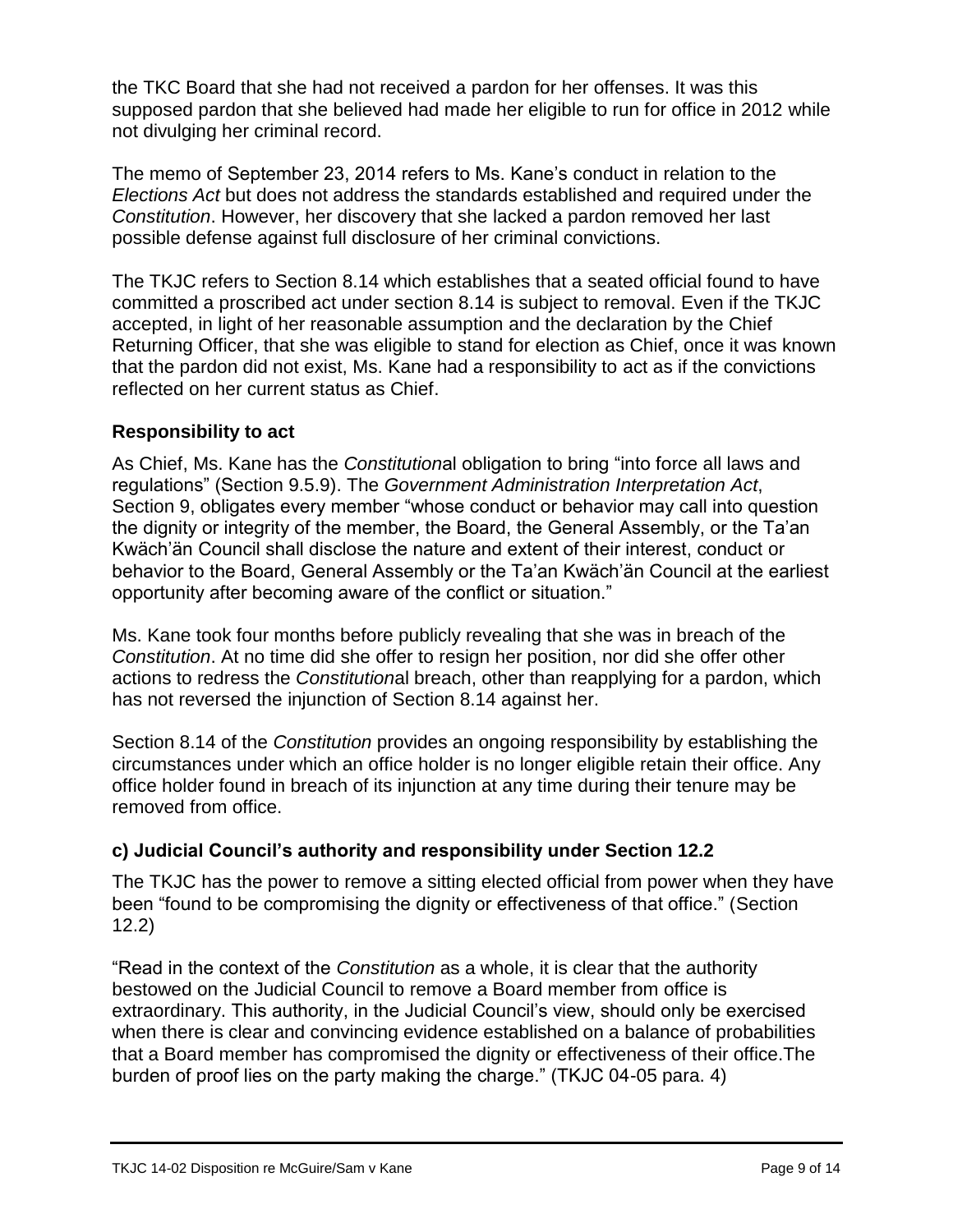### **Dignity**

Section 12.2 gives the TKJC the power to "remove a member of the Board if he or she is found to be compromising the dignity or effectiveness of that office." The TKJC has applied the modern-day usage of the word "dignity" to denote "respect" and "status" in its determination of the impact of Section 12.2.

The offices of the Ta'an Kwäch'än demand dignity. If they are not accorded their deserved dignity, the entire governance structure is weakened and possibly called into disrespect.

The test of whether the dignity of an office has been compromised does not rely on the effectiveness of an office holder in fulfilling their assigned duties but rather in the diminishing of the status of the said office.

The obligations on the Chief to uphold the *Constitution* and laws that flow from it are central to her or his role. If a law has been violated, it is incumbent on the Chief to act. Failure to do so could undermine the dignity of the office by that fact alone.

Ms. Kane had grounds to believe she had adhered to the letter, if not the spirit, of the law until early May of 2014. After confirmation that she was not the recipient of a pardon, she did not.

In her failure to address the full implications of Section 8.14 of the *Constitution*, Ms. Kane has not fully met her elected duty to uphold the *Constitution* and laws of the Ta'an Kwäch'än which, in the eyes of some of her constituents, has affronted the dignity of her office.

#### **Effectiveness**

Effectiveness relates to not only the capability of producing desired results but also the realization of this capacity. In the context of Section 12.2 of the *Constitution*, this relates to the expectations placed on any office holder of a given post.

The Complainants did not provide any evidence of Ms. Kane having compromised the effectiveness of her position as Chief. Rather, the testimony of the witnesses for the Respondent declared under oath that Ms. Kane in fact has served in the position of Chief effectively.

While there is no compelling evidence that Ms. Kane has compromised the effectiveness of her office, there is sufficient evidence that the dignity of the office has been compromised to a degree that warrants action by the TKJC.

#### **Validity of 2012 Election for Chief**

There was no challenge of the validity of the 2012 election for Chief and Council. However, the deficiency in the *Elections Act* which allowed the *Constitution*al breach to occur must be addressed.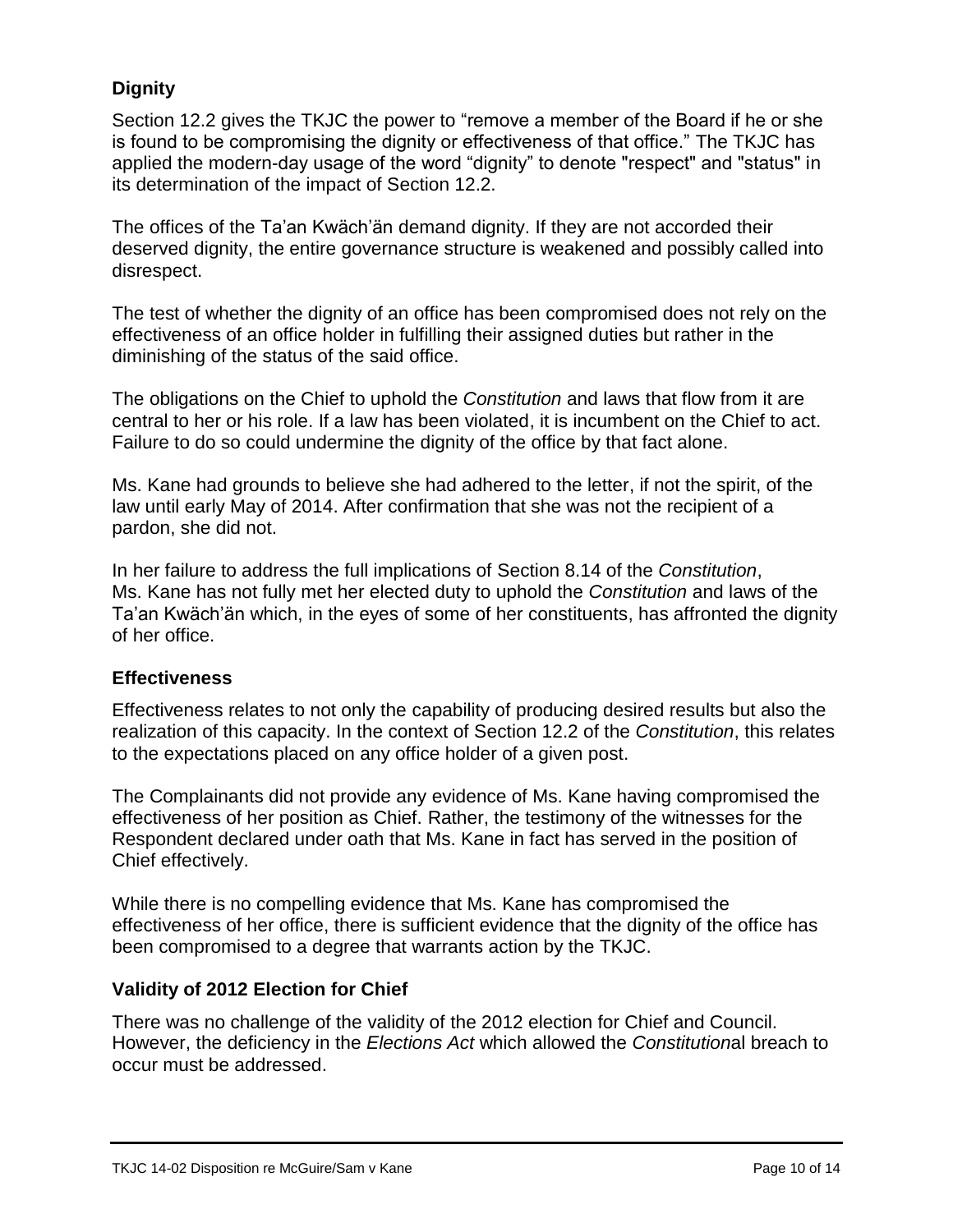The *Elections Act* sets out the procedures to be followed in determining the eligibility of an individual to run for office. Section 31(e) restricts the person who has committed a proscribed offense from running for office, which complies with the *Constitution*. However, the *Elections Act* further states that where a person has been granted a pardon, Section 31(e) does not apply, insinuating that a pardon expunges the convictions, thereby bringing that person into compliance with the *Constitution*.

The facts in this case clearly demonstrate that the singular requirement to satisfy eligibility pursuant to Section 31(e) is a current RCMP criminal record check (clearance), which Ms. Kane produced.

Ms. Kane was properly declared eligible as a candidate for the office of Chief and subsequently won the election. The election was not challenged. The inadequacy of this process, later uncovered, brought Ms. Kane into non-compliance with Section 8.14 of the *Constitution* more than a year after her election.

### **Repayment of remuneration**

Ms. Sam and Ms. McGuire asked that Ms. Kane pay back her wages from 2010 to present. Section 12.1.1 allows the TKJC to "impose such sentences as are provided by law to ensure compliance". The TKJC accepts that it has the power to order the remedy requested.

However, there is no evidence that Ms. Kane did not serve the Ta'an Kwäch'än First Nation ably and effectively in her role as Director or Chief while under the illusion that she had been elected legally under the *Elections Act* and similarly believed that she served in accordance with Section 8.14 of the *Constitution*. The TKJC, therefore, sees no compelling reason to order the repayment of past wages.

### **DECISION**

#### **1. Does the fact that a person has a theft conviction automatically mean they have compromised the dignity or the effectiveness of the office?**

The TKJC finds that the short answer to this question is "no" insofar as the constitutional injunction (8.14) that "Citizens are not eligible to be a Family Director, Chief or Deputy Chief if they have been convicted of an indictable offense or of theft, fraud or false pretenses" can be read in conjunction with the *Elections Act*, which initially mirrors the standards established by 8.14 of the *Constitution* in Section 31 (e), followed immediately by Section 32 — an exemption which clarifies that a pardon expunges a criminal record, expanding our interpretation of the injunction in Section 8.14 of the *Constitution*.

While the TKJC believes that the Ta'an Kwäch'än legislators intended to follow the generally accepted "hierarchy" of law which includes common law (judge-made law) and statute law (written law), written law hierarchy is what is being dealt with in this matter. The generally accepted hierarchal order of laws is constitutional laws, statutes or acts properly passed by the government, and the regulations that flow from them. It also understands that the "living tree doctrine" should be applied to the *Constitution*. "This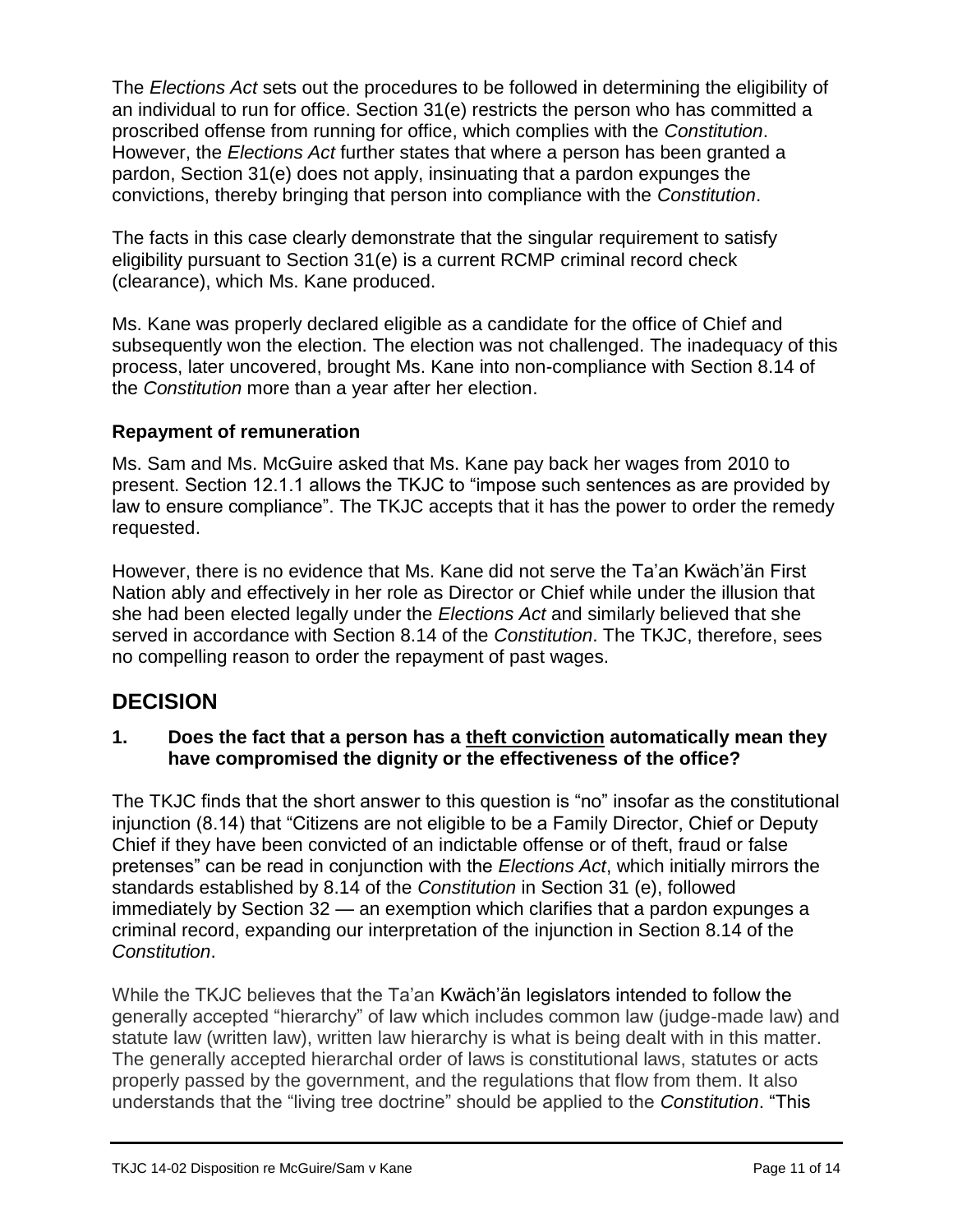means that, as with other constitutions, a First Nation constitution should be given a large and liberal, or progressive interpretation to ensure its continued relevance." (2006 YKSC 1, 94.1)

Section 32 of the *Elections Act* (2006) fills in a gap in the *Constitution* and should be read in conjunction with Section 8.14 of that document. In this case, the TKJC believes that the *Constitution* read with this statute establishes when a "theft charge" or relevant criminal offense may be excluded in determining eligibility for the Ta'an Kwäch'än Council, Chief or Deputy Chief through the granting of a pardon.

In the absence of a pardon, Ms. Kane should have been ineligible to run for elected office. However, the *Elections Act* only stipulates that eligibility rests on presentation of a clear RCMP check, which Ms. Kane produced repeatedly. These RCMP clearances were erroneously interpreted as evidence of a pardon of Ms. Kane.

#### **2. Upon realization that a pardon had not been granted, did Ms. Kane's failure to disclose immediately the status of her criminal convictions compromise the dignity or effectiveness of the office?**

Section 8.14 has been breached by Ms. Kane from the perspective that she continued as Chief following her discovery that she did not have a pardon. A mitigating factor, however, is that this breach was made possible by shortcomings in the information available from RCMP criminal record checks, a procedural gap in the *Elections Act* which failed to recognize such frailty, an unknowing lack of due diligence on the part of the Chief Electoral Officer in not understanding the limitations of a criminal record check system and failing to obtain confirmation of a pardon.

Once it was established conclusively that Ms. Kane was in breach of both the constitutional mandate and the exception rule of the *Elections Act*, Ms. Kane had an obligation to disclose. She delayed acting for four months. On September 23, 2014, she did inform the TKC Board of her criminal record and the lack of a pardon. The Chief's oath of office states that she will "exercise the powers and perform the duties and responsibilities of my office in observance of the *Constitution*, laws, rules, procedures and policies of the Ta'an Kwäch'än Council**." The TKJC finds that it is Ms. Kane's inaction in assuming her constitutional and statutory obligations to bring "into force all laws and regulations" triggered by her lack of a pardon that constitutes a serious breach of Section 8.14 of the** *Constitution*.

While it is the opinion of the TKJC that TKC Board members collectively share responsibility to ensure the Board operates in accordance with its constitutional requirements, the primary burden of disclosure rests with Ms. Kane, who knowingly withheld salient information once she had been made aware that she did not possess a pardon. The cumulative effect of this is that while Ms. Kane has been in active breach of Section 8.14 for more than four years — in effect violating Section 31(e) of the *Elections Act* in 2010 and 2012 — once she discovered that the pardon did not exist, she was no longer eligible to retain her position as Chief and did so under false pretenses.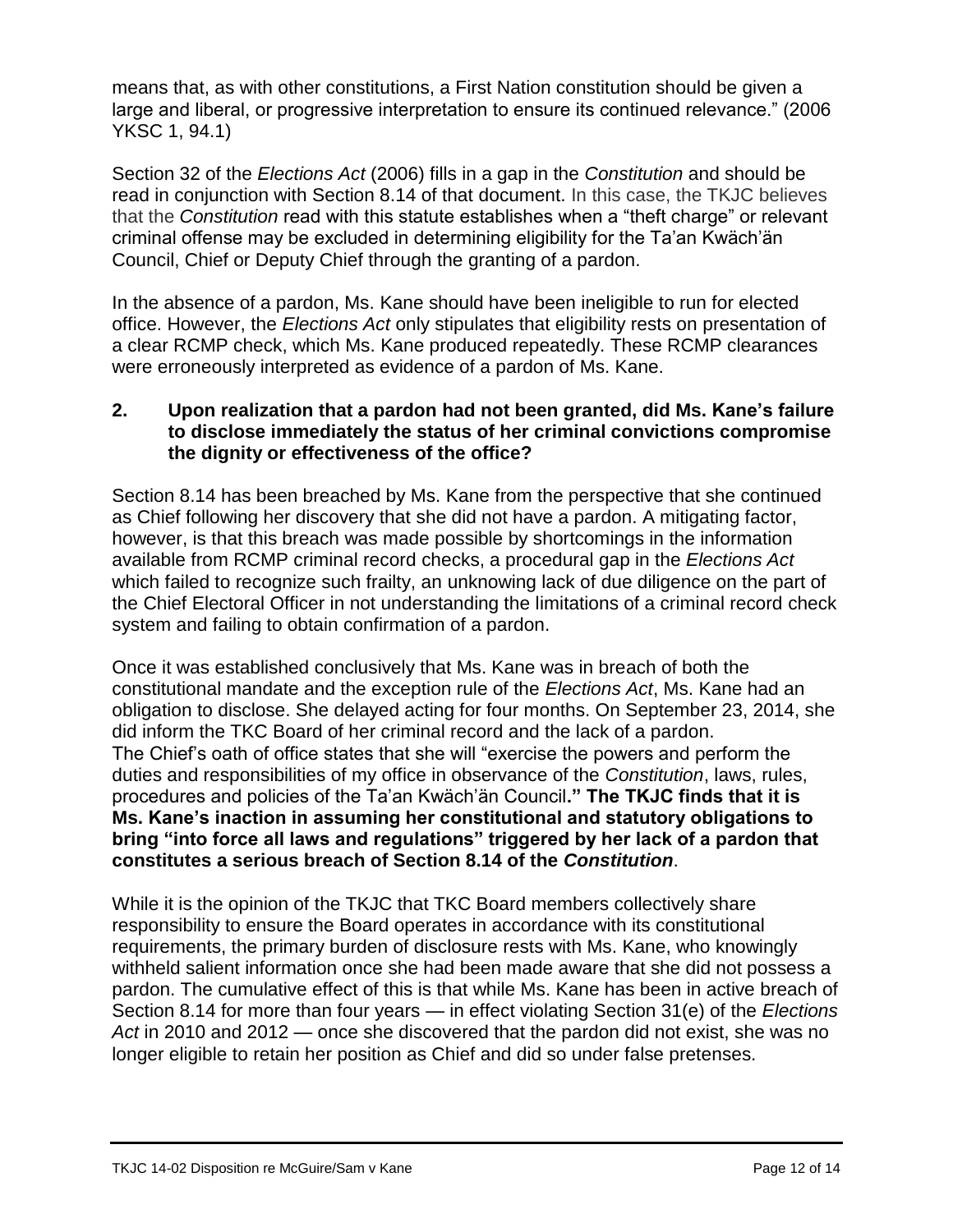The TKJC recognizes that it has the power under Section 12.2 of the *Constitution* to "remove a member of the Board if he or she is found to be compromising the dignity or effectiveness of that office." By extension, under the "living tree doctrine" interpretation of its constitutional responsibilities, the TKJC assumes the ability to exercise the lesser power of removing temporarily (suspending) a Ta'an Kwäch'än First Nation office holder whose actions warrant a lesser censure than permanent removal from office, but censure nonetheless. Because of the challenging mitigating factors involved in this case, TKJC chooses this lesser course.

Ms. Kane's erroneous belief that she obtained a pardon for her offenses in 1997 must be considered as a mitigating factor in the ultimate judgment of the TKJC in this matter. The TKJC has found that Ms. Kane has not impacted negatively the effectiveness of the TKC Board, only the dignity arising from continued service as Chief under false pretenses.

### **3. Should the remuneration received be required to be repaid?**

The TKJC, under Section 12.1.1 of the *Constitution*, has the power to "impose such sentences as are provided by law to ensure compliance". The Complainants in this case, Ms. Sam and Ms. McGuire, asked for the repayment of the monetary benefits that accrued to Ms. Kane during her service as a Ta'an Kwäch'än office holder. The TKJC believes it has the power to make such an order. The documentary evidence and witness testimony that Ms. Kane has represented and led their First Nation effectively is sufficient a factor to allow moderation by the TKJC to not require repayment of remuneration received.

The TKJC finds that Ms. Kane served as Chief without impacting the effectiveness of the First Nation and was financially compensated for such services. Therefore, the remuneration received is not required to be repaid.

# **ORDER**

[**NOTE:** On January 19, 2015, the TKJC Registrar notified Parties as follows: "*Please be advised that the Judicial Council is in the final stage of preparing the decision with respect to the recent hearing into the McGuire/Sam complaint against Chief Kane. Although Chief Kane has recently provided a copy of her pardon and she has indicated that she has resigned office effective January 31, 2015, the Judicial Council confirms that it had already made its decision in this matter based on the evidence brought before it during the hearing. The pardon and the resignation do not have a bearing on the Judicial Council's decision, which has already been made. The written decision will be sent out as soon as it has been finalized. It is expected that this will be within the next few days.*"]

The TKJC immediately suspends Ms. Kane without pay from her duties as Chief of the Ta'an Kwäch'än First Nation until such time as she is able to present to the Ta'an Kwäch'än Council evidence of her pardon for the crimes of theft that she was convicted of in 1998 and the necessary documentation to confirm that this document conforms with Section 32 of the *Elections Act*.

Upon satisfying this requirement and after she retakes her oath of office, she is to reassume her role as Chief with all its incumbent duties, obligations, and remuneration if this occurs within the time limit of her current term of office.